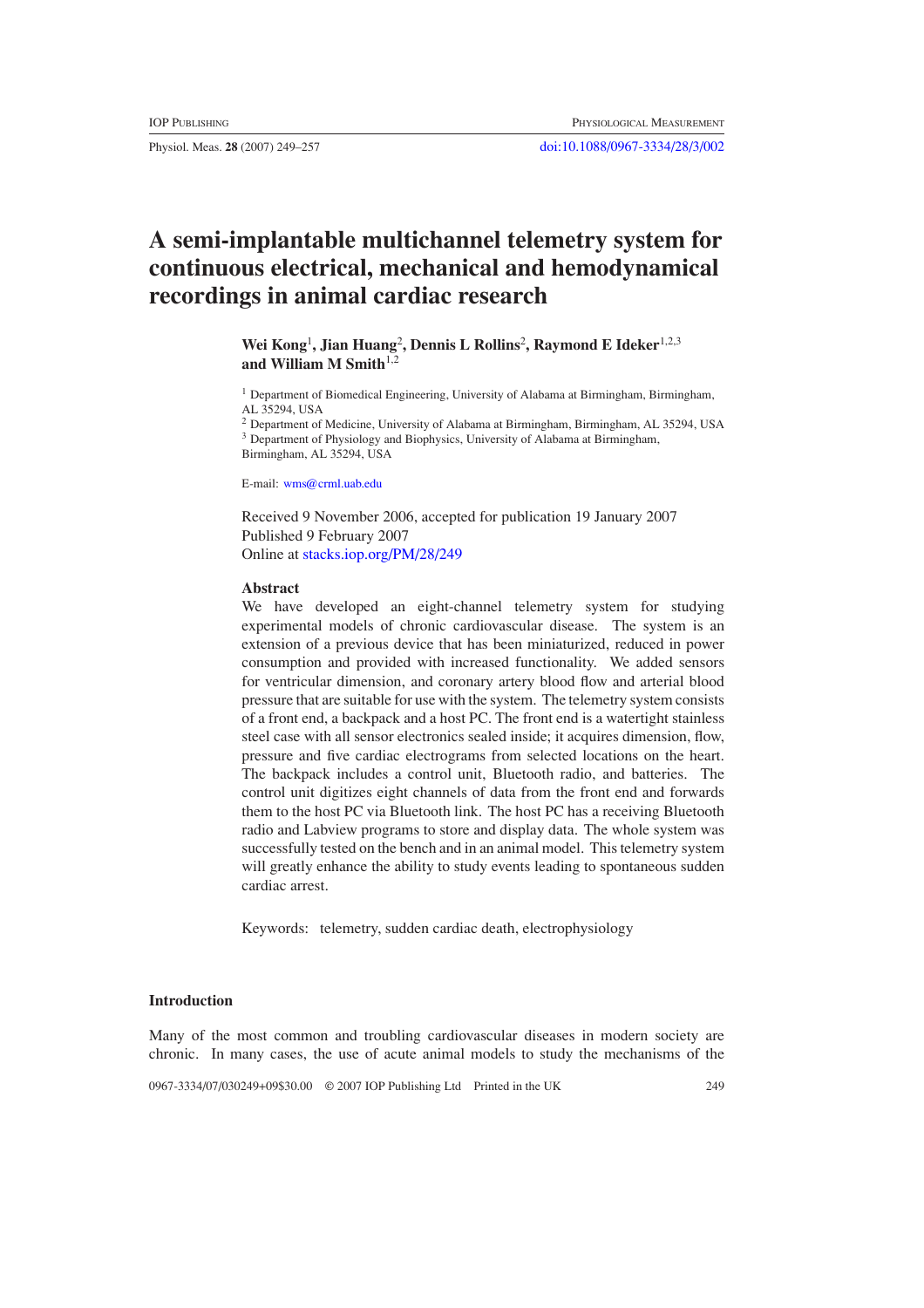disorders and their therapy is inadequate. Thus, we have developed a semi-implantable, multichannel telemetry system that is appropriate for following instrumented animals over weeks and months with batteries changed periodically. The initial focus of the system was the study of the events leading to sudden cardiac arrest (SCA) in clinically relevant animal models.

SCA is the leading cause of death in the industrialized world (Myerburg and Castellanos [1997\)](#page-7-0). The primary cause of SCA is ventricular fibrillation (VF), but in as many as 31% cases of SCA, the first rhythm seen by the rescue personnel is asystole and in 28% cases of SCA is pulseless electrical activity (Cobb *et al* [2002](#page-7-0)). Because of the chronic nature of ischemic heart disease and congestive heart failure, both associated with SCA, and the complexity of carrying out investigations in the patient population, a desirable approach is the development and study of animal models of SCA that closely mimic the clinical phenomenon.

In previous work, we developed an eight-channel radio telemetry device that allowed acquisition and storage of eight unipolar cardiac electrograms from large, ambulatory animals (Rollins *et al* [2000,](#page-7-0) Yarger *et al* [2000](#page-8-0)). Using this system, we studied seven dogs with an experimental occlusion of the left anterior descending coronary artery and a wire implanted in the left circumflex coronary artery to induce thrombotic events. Five of the seven dogs died 19–64 h after surgery with the final event of recorded VF. However, two of the dogs died with a final event of profound bradycardia (Killingsworth *et al* [2000](#page-7-0)). Because the telemetry system was unable to capture mechanical and hemodynamic variables, such as arterial blood pressure and left ventricular wall motion as well as coronary blood flow, it was impossible to define the time course of the mechanistic events leading to SCA. It is possible that bradycardia was the initial arrhythmia, followed by functional failure or perhaps ischemic changes led to mechanical dysfunction, followed by a reflexive slowing of the heart rate.

In addition to the lack of channels recording mechanical and flow variables, the telemetry system had other limitations. Because the goal of the original development had been speed of implementation, off the shelf parts were used that were readily available, so that neither size nor power consumption was optimized for implantation. Commercial systems have been available for many years, but their capabilities were inadequate to effectively study SCA (Shiotani *et al* [2005](#page-8-0), Smith and Salb [1975\)](#page-8-0). As a result, we have developed a new system that will allow convenient, accurate and physiologically meaningful investigations in chronic animal models of SCA. The new system integrates dimension, flow and pressure measurements with five unipolar electrograms for a more complete characterization of SCA. Critical design goals were (1) low power consumption for long battery lifetime, (2) ability to use multiple sensors simultaneously without their interfering with each other and (3) sufficient information to characterize phenomena associated with SCA.

#### **System design**

The system consists of the implantable front end, backpack and a host PC, as shown in the block diagram in figure [1.](#page-2-0) The front end consists of electronics and sensors for the sonomicrometer, flowmeter, pressure meter and five cardiac electrogram channels. The desired physiological data are transduced in the experimental animal and collected and amplified in the front end. The backpack contains the control unit, Bluetooth radio, and batteries which power the system, including the front end. The control unit in the backpack digitizes the data with eight channels of onboard A*/*D converters. The data are conditioned and forwarded to the Bluetooth radio for transmission. The host PC has a receiving radio and the received data are saved to the hard drive and displayed on the screen. This telemetry system was designed in modules so that partial upgrades could be easily accomplished without affecting other parts. Miniaturization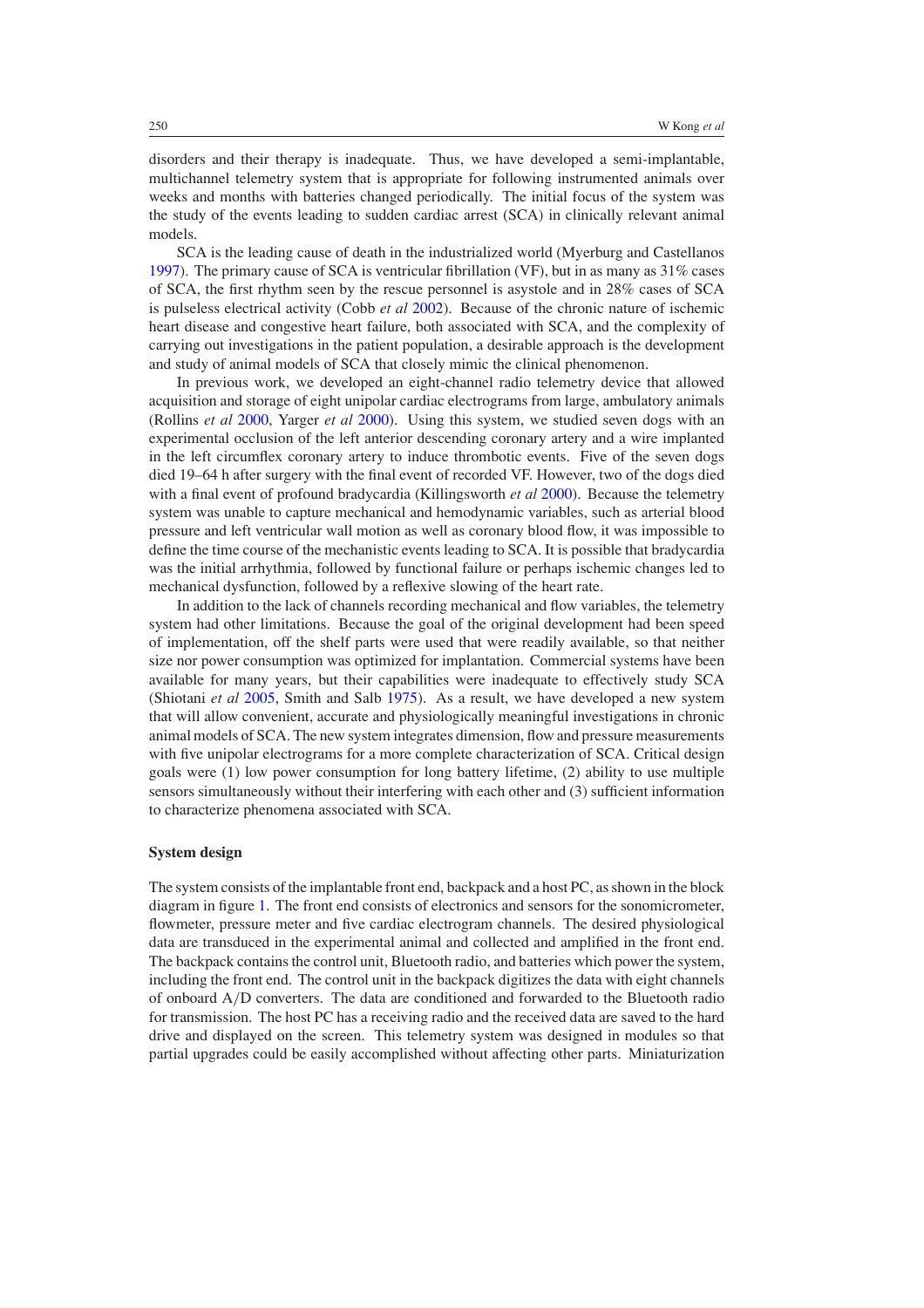<span id="page-2-0"></span>

**Figure 1.** A block diagram of the telemetry system. This telemetry had a front end, a backpack and a host PC. The front end included electronics and sensors. The data collected were forwarded to the backpack through a cable. The front end also received power from the backpack via the same cable. The backpack had a control unit, a Bluetooth radio and batteries. The control unit in the backpack digitized the data and sent them to the host PC through the Bluetooth radio. The host PC archived the data and displayed them on the screen.

was achieved by (1) optimal design to keep the circuits at minimum size, (2) using suitable parts with the smallest form factors, (3) reduced printed circuit board (PCB) area with six layers PCB in the front end and double layer PCB in the backpack and (4) a custom-made package with minimum volume. The power consumption reduction was achieved by (1) using ultra low power parts for circuits, (2) replacing the general purpose 386 computer with an ultra low power microcontroller MSP430F149 and (3) replacing the power consuming wireless LAN card with a lower power Bluetooth interface.

#### *Front end*

The front end consists of all of the implantable sensors and electronics. Two 2 mm circular piezoelectric crystals (Sonometrics, Inc., London, ON, Canada) were used with a sonomicrometer for dimension measurements. A 10 MHz Doppler flow probe from Iowa Doppler Products, Inc (Iowa City, IA) was used with the continuous wave flowmeter. The detailed design and test of the sonomicrometer and flowmeter have been published previously (Kong *et al* [2005](#page-7-0)). The pressure channel contains a two-stage amplifier using INA114 instrumentation amplifier (Texas Instruments, Inc., Dallas, TX) with a gain of 600. The pressure sensor used for validation was a Millar Mikro-Tip pressure transducer catheter, SPR-524 (Millar Instruments, Inc., Houston, TX). Other pressure sensor could be used. Cardiac electrical channels were imported from the original system. The electrodes are custom-made unipolar screw-in electrodes adopted from Medtronic electrodes (Medtronic, Minneapolis, MN). The gain for the cardiac electrograms is 50. All of the sensor electronics are built on a  $4.7 \text{ cm} \times 5.9 \text{ cm}$  six-layer PCB. The components are soldered with reflow solder. The PCB is housed in a custom-made stainless steel case measuring  $8.9 \times 5.5 \times 2.3$  cm. A plastic lid with two O-rings, when pushed into the stainless steel case, makes the package watertight. All transducers except the pressure probe are connected to the front end case with commercial IS-1 lead connectors (Oscor, Inc., Palm Harbor, FL) for easy replacement and waterproofing. All IS-1 female connectors are fixed inside the lid with implantable grade silicone adhesive (Rhodia Silicones, Inc., Ventura, CA). The front end, with sensors and electronics, is designed for implantation inside the animal. A wire through the skin connects the front end and the backpack. Power is supplied to the front end through this cable and collected data are forwarded from the front end to the backpack.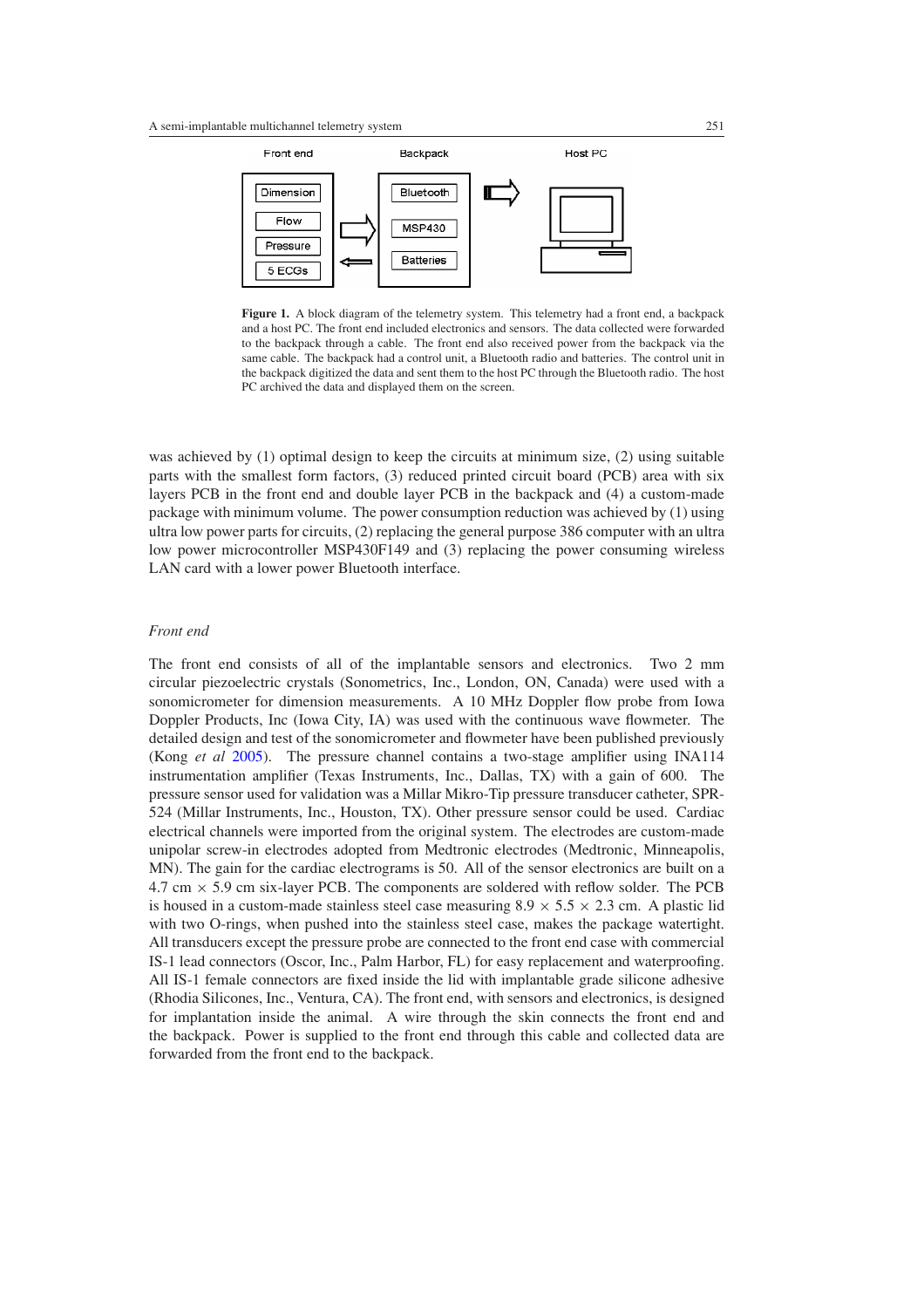# *Backpack*

The backpack contains the control unit, Bluetooth module and batteries. The MSP430F149 microprocessor (Texas Instruments, Inc., Dallas, TX) was chosen as the control unit for its ultra low power and small form factor. It has a 16-bit CPU and two on-board universal asynchronous receiver*/*transmitters. The main timing for the MSPF149 is provided with an external 3.58 MHz clock. This clock rate provides a good balance between performance and low power consumption. The MSP430F149 was programmed in assembly language. The microprocessor was programmed to stay in low power mode for most of the time. An interrupt wakes up the microcontroller at a rate of 1 kHz, at which point the analogue signals from the front end are sampled and digitized with eight channels of A*/*D converters. The universal asynchronous receiver*/*transmitter is configured to a baud rate of 115 kbps. One start bit, eight data bits and one stop bit are used. The data are conditioned and sent to a serial send buffer for transmission to the host PC via the Bluetooth link. The microcontroller then reverts into low power mode and this process continues in a loop. The front end and backpack are powered with two AA batteries. Two MAX1674 dc–dc converters (Maxim, Sunnyvale, CA) regulate the 3 volts from the batteries to two power voltages, 3.3 V and 5 V. The microcontroller MSP430-F149 and Bluetooth module are powered with 3.3 V and the front end is powered with 5 V. There is also a 67.5 V battery in the back pack for sonomicrometer excitation (Kong *et al* [2005\)](#page-7-0). The control unit and the dc–dc converter are built on a  $6.4 \times 4.8$  cm PCB. The PCB, the Bluetooth radio and the batteries are hosted in a plastic box measuring  $9.1 \times 6.5 \times$ 2.8 cm.

# *Host PC*

The host PC has another Bluetooth serial adapter to receive the radio signal. The Bluetooth adapter in the backpack and the Bluetooth adapter on the PC are configured to talk only to each other, and the data transmission is password protected. Data throughput was verified at 115 kbps when the telemetry system and the host PC were placed 10 m apart with one wall between them.

On the PC end, we have developed two applications in Labview (National Instrument, Inc., Austin, TX). One application receives the data and saves it on a disk every 10 s. It uses the current time to generate a unique file name. The application is preset to record for 10 s, close the file and create another data file. The data can be joined together when analyzed later. The data display is accomplished by another application program. This program reads the latest written data file and displays it on the screen.

# **Validation**

Each channel was extensively tested on the bench and in animals. The battery life was tested by powering up the telemetry system with two AA batteries until the batteries were depleted. The front end package was tested by submerging it and all leads and transducers in tap water at room temperature. The front end was powered on and stayed underwater for three days. The current draw of the front end and backpack was measured with an ammeter. The power consumption was calculated by multiplying respective currents and voltages. Since this system will be used in animal models and since a bench test may not simulate the animal environment perfectly, we tested eight channels of the front end in five pig models and tested the whole telemetry system in three pig models. The animal preparation followed the methods described by Killingsworth *et al* [\(2000](#page-7-0)). Basically, the animal was placed in dorsal recumbency on the surgical table. The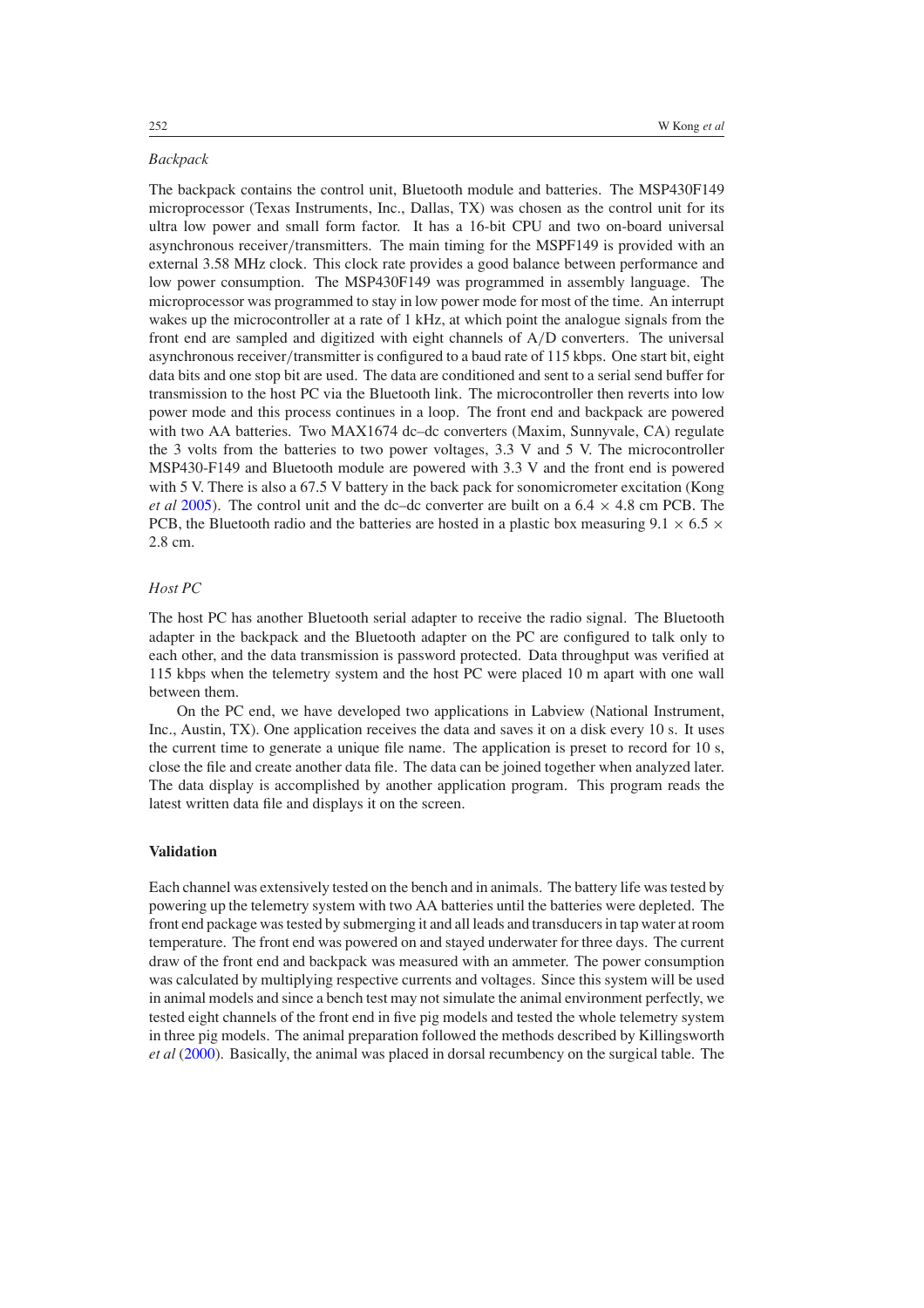chest was opened via a median sternotomy. Five custom-made screw-in epicardial electrodes were place over the coronary arterial beds to monitor electrograms. The left leg served as the ground for electrograms. The pressure sensor was placed in the lumen of the ascending aorta. Two sonomicrometer crystals were placed on the base and apex of the LV to measure one dimension of the heart. A segment of the left anterior descending coronary artery LAD was isolated and a 1.5 mm Doppler flow probe was wrapped around the vessel. The places chosen for the sensors were only for testing purposes and the sensors can be moved to other places if desired. The animal was allowed to recover for 30 min from the screw-in electrode injuries. The flow and pressure channels were verified against commercial instruments by making simultaneous measurements at adjacent locations. For the flow measurement, the flow transducer from a pulsed Doppler flowmeter (the University of Iowa, Iowa City, IA) was placed next to a telemetry flow cuff on the LAD. The audio signal from the pulsed Doppler flowmeter and the flow signal from the telemetry system were recorded at a sampling rate of 100 kHz with an NI DAQcard-6024 E (National Instrument, Austin, TX) on a laptop computer. The audio signal was then analyzed and frequency changes were converted to flow. Pressure measurement was verified with the pressure channel of a Hewlett Packard monitor 78534 C (Hewlett Packard, Palo Alto, CA). The pressure sensor of the Hewlett Packard monitor was placed in the aorta near the pressure sensor of the telemetry system. Pressure from the Hewlett Packard monitor was recorded by replacing an electrogram channel with signals from the pressure channel of the Hewlett Packard monitor. The simultaneously measured flow and pressure signals were compared with cross correlation test. Then VF was induced by applying a dc current to the epicardium. The VF was allowed to continue for about 20 s and then a defibrillation shock was applied. Acute ischemia was simulated by tying a 4.0 suture to the LAD just above the flow cuff for 30 min. Data were recorded for 4–6 h continuously throughout the studies. The implant was examined and there was no damage to the front end package and transducers.

### **Results**

A new telemetry system with expanded capabilities has been designed, built and tested successfully. We can acquire dimension, flow and pressure measurements, as well as five cardiac electrograms, with this system. The size and power consumption of the new system were greatly reduced compared to our original telemetry system. The combined front end and backpack volume was reduced from 2.60 L to 0.29 L. The weight was reduced from 2.10 kg to 0.40 kg. The average power consumption was reduced from 2.50 W to 0.23 W even with the additions of sonomicrometry, flow and pressure measurements (Rollins *et al* [2000\)](#page-7-0). The batteries were reduced from eight AA batteries and twelve C batteries to two AA batteries yet the battery life was extended from 12 h to more than 28 h. The submerge test for the watertight front end package lasted three days and no leak was found. Verification recordings of flow and pressure are shown in figures [2](#page-5-0) and [3,](#page-5-0) respectively. The cross-correlation coefficient *R* is 0.93 at a lag of 24 ms for simultaneous flow measurements and is 0.99 at a lag of 10 ms for pressure measurements. In figure [2,](#page-5-0) the small difference in flow signal shapes may be caused by different probe locations, since the probes for the telemetry system flowmeter and the Iowa flowmeter are placed next to each other, but not on the same spot. In figure [3,](#page-5-0) the pressure notch was present in telemetry measurement but absent in Hewlett Packard monitor measurement. The pressure notch is caused by the close of the semi-lunar valves when the LV changes from systole to diastole and should be present normally. The absence of the pressure notch in Hewlett Packard monitor measurement is likely due to heavy filtering of signals. Figure [4](#page-6-0) shows simultaneous recordings of all eight channels in a pig model. Figure [5](#page-6-0) shows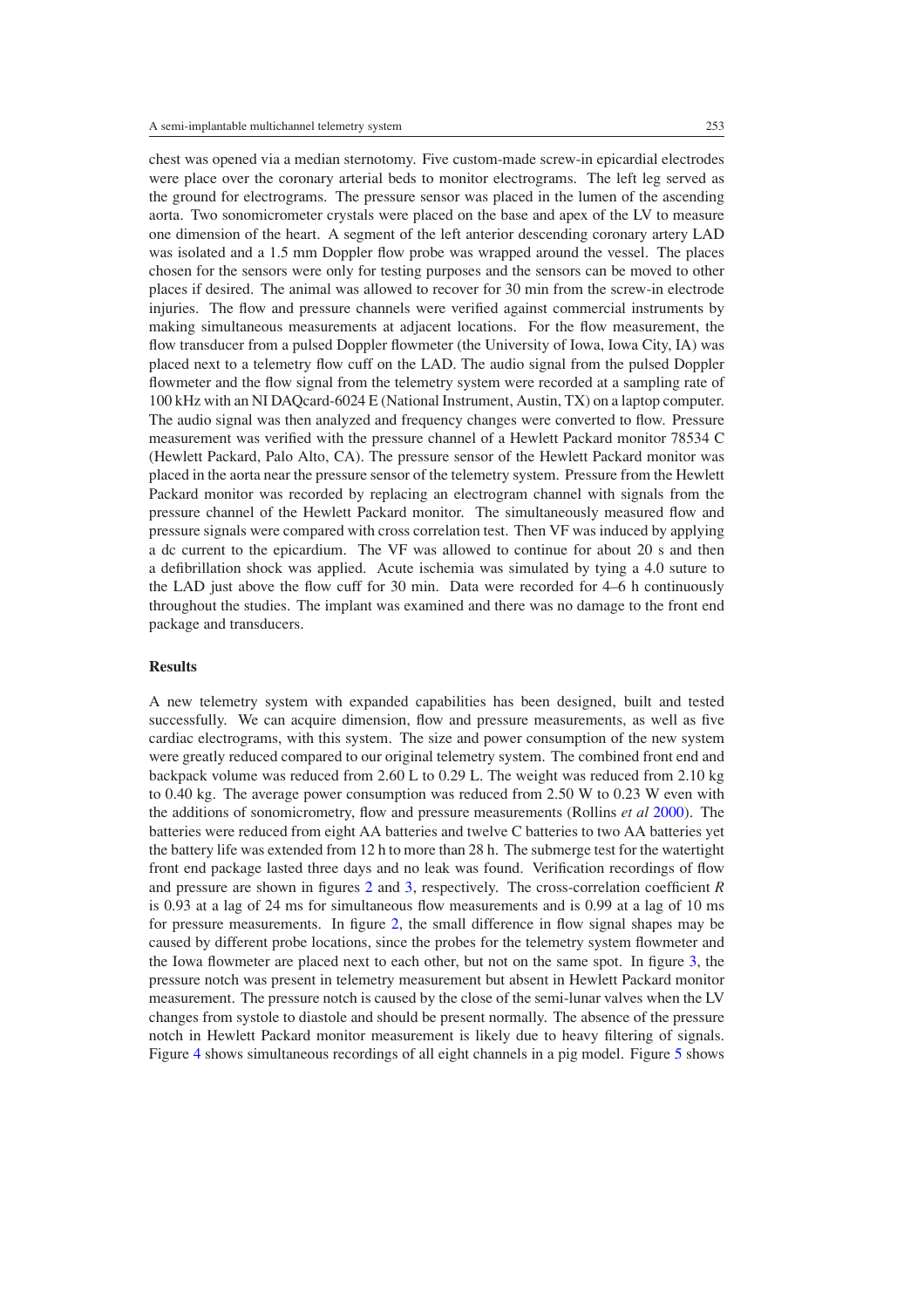<span id="page-5-0"></span>

Figure 2. Verification recordings of flow. Flow measurements from the telemetry system and pulsed Doppler flowmeter are shown. They were recorded simultaneously from the LAD. The top trace was from the telemetry system and the bottom trace was from the pulsed Doppler flowmeter.



Figure 3. Verification recordings of pressure. Pressures recorded simultaneously in the aorta are shown. The top trace was from the telemetry system and the bottom trace was from the pressure channel of a Hewlett Packard monitor.

the induction and termination of VF with a shock from a Lifepak 12 defibrillator (Medtronic, Minneapolis, MN).

# **Discussion**

We have designed, implemented and tested an eight-channel biotelemetry system optimized for the study of chronic cardiovascular disease. Earlier systems have lacked sufficient capability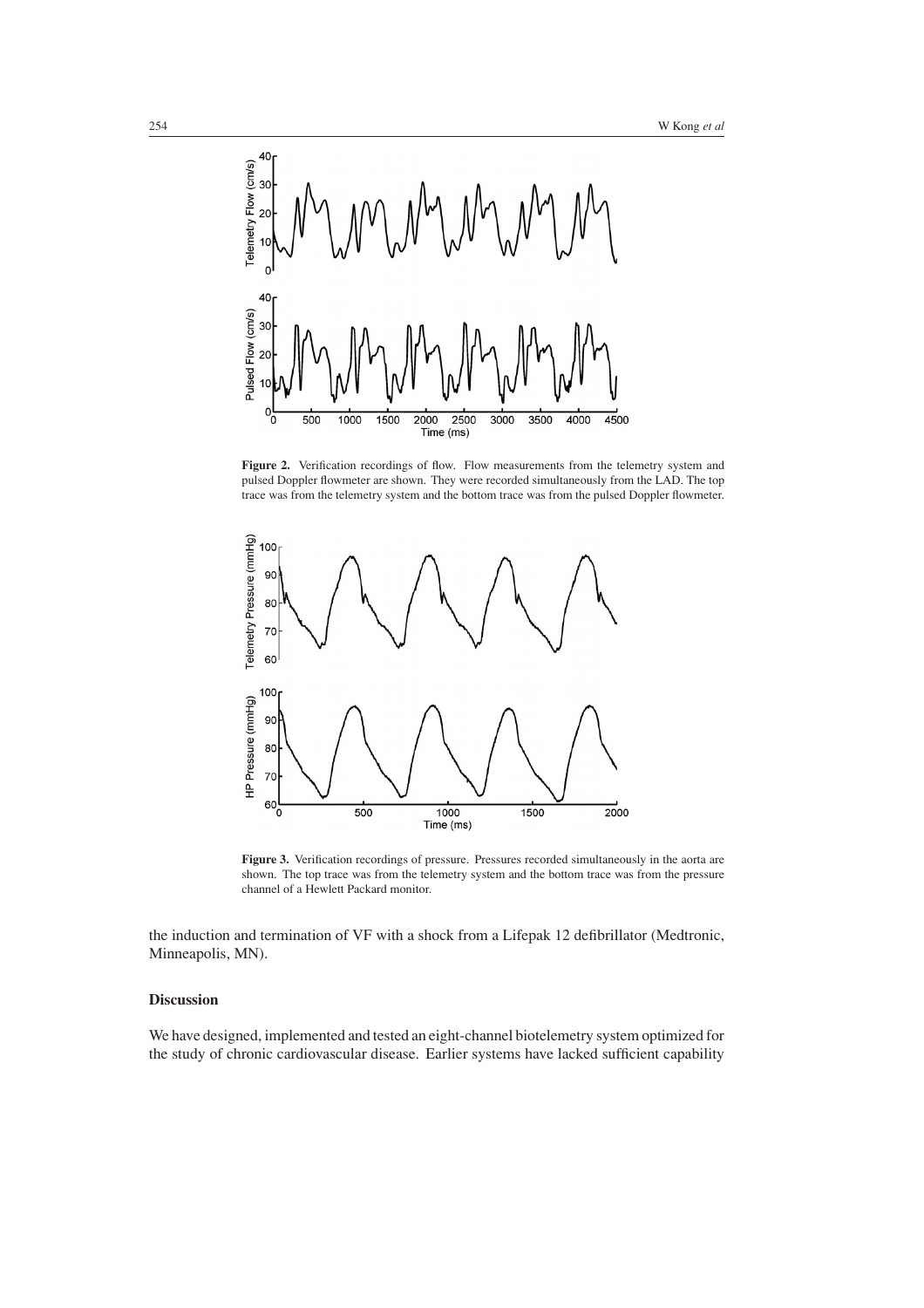<span id="page-6-0"></span>

**Figure 4.** An example of eight simultaneous recordings. Simultaneous recordings for dimension, flow, pressure and five cardiac electrograms (in that order) are shown from top to bottom.



**Figure 5.** Recordings of induced VF and defibrillation. A VF was induced by applying a dc current to the epicardium of the LV. The VF was sustained for about 20 s and was terminated by a defibrillation shock.

to characterize adequately physiological changes leading to cardiac events. The system was designed for initial use in understanding the phenomena that lead to sudden cardiac arrest in clinically relevant animal models. The system is an adaptation and extension of a previous device used for long-term studies that showed that simultaneous acquisition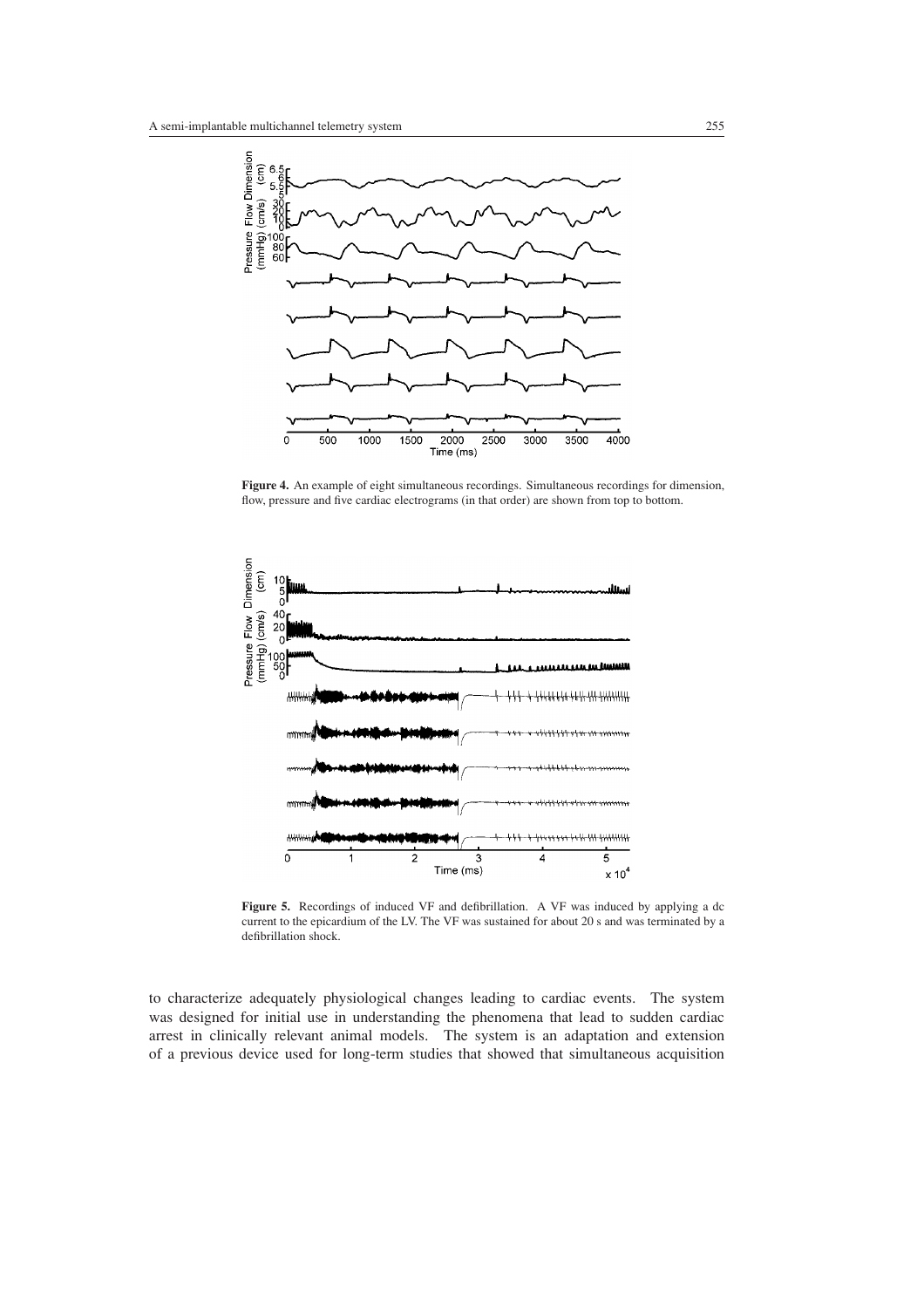<span id="page-7-0"></span>of electrophysiological and mechanical variables would be necessary for understanding the temporal changes in the minutes to hours before SCA.

The system would also be useful in other chronic cardiac diseases. In particular, it would be possible to study chronic animal models of heart failure. Patients with heart failure are at elevated risk for SCA (Bardy *et al* 2005) and the interaction between electrophysiological and mechanical perturbations as heart failure progresses could reveal the complex interplay between the two and provide insights into the phenomena causing the increased arrhythmic mortality as well as determine if it is possible to predict the occurrence of SCA.

In many cases, chronic conditions such as ischemic heart disease and heart failure are difficult to study since human research is ethically and technically constrained and the development and use of animal models is expensive and time-consuming. Biotelemetry offers an opportunity to define progression of pathology in a direct and clinically relevant way. It might be possible to learn to predict the onset of catastrophic events with enough specificity, sensitivity and timeliness to intervene or, at least, to alert patients or caregivers.

There are several approaches to improving the system described here. First, the microcontroller could be incorporated into the front end. Multiple signals could be multiplexed at this level, leaving only the battery box external and reducing the diameter of the cable. This would impose fewer burdens on the animal and allow convenient expansion to more channels. Second, power consumption could be reduced substantially by exploiting the modular design of the system. The low power Bluetooth radio consumes most of the total power in the current system. The Bluetooth link could be replaced with an Ultra Wide Band or other technology for wider bandwidth and lower power when they become available. Third, the sonomicrometer could be expanded to two or three channels so that heart volume can be estimated from dimension measurements (Appleyard and Glantz 1990, Visner *et al* [1983\)](#page-8-0). Finally, the number of cardiac electrograms acquired could be increased to provide a more precise definition of the spread activation fronts. With these advances, there is an opportunity to use this telemetry system to understand the mechanisms of several chronic cardiac conditions and their therapies.

### **Acknowledgment**

This work was supported in part by grant number HL67961 from the National Heart, Lung and Blood Institute.

### **References**

- Appleyard R F and Glantz S A 1990 Two dimensions describe left ventricular volume change during hemodynamic transients *Am. J. Physiol.* **258** H277–84
- Bardy G H *et al* 2005 Amiodarone or an implantable cardioverter-defibrillator for congestive heart failure *N. Engl. J. Med.* **352** [225–37](http://dx.doi.org/10.1056/NEJMoa043399)
- Cobb L A, Fahrenbruch C E, Olsufka M and Copass M K 2002 Changing incidence of out-of-hospital ventricular fibrillation, 1980–2000 *JAMA* **288** [3008–13](http://dx.doi.org/10.1001/jama.288.23.3008)
- Killingsworth C R, Ritscher D E, Walcott G P, Rollins D L, Ideker R E and Smith W M 2000 Continuous telemetry from a chronic canine model of sudden cardiac death *J. Cardiovasc. Electrophysiol.* **11** [1333–41](http://dx.doi.org/10.1046/j.1540-8167.2000.01333.x)
- Kong W, Rollins D L, Ideker R E and Smith W M 2005 Design and initial evaluation of an implantable sonomicrometer and CW Doppler flowmeter for simultaneous recordings with a multichannel telemetry system *IEEE Trans. Biomed. Eng.* **52** [1365–7](http://dx.doi.org/10.1109/TBME.2005.847560)
- Myerburg R J and Castellanos A 1997 Cardiac arrest and sudden death *Heart Disease: A Textbook of Cardiovascular Medicine* ed E Braunwald (Philadelphia, PA: Saunders) pp 742–79
- Rollins D L, Killingsworth C R, Walcott G P, Justice R K, Ideker R E and Smith W M 2000 A telemetry system for the study of spontaneous cardiac arrhythmias *IEEE Trans. Biomed. Eng.* **47** [887–92](http://dx.doi.org/10.1109/10.846682)